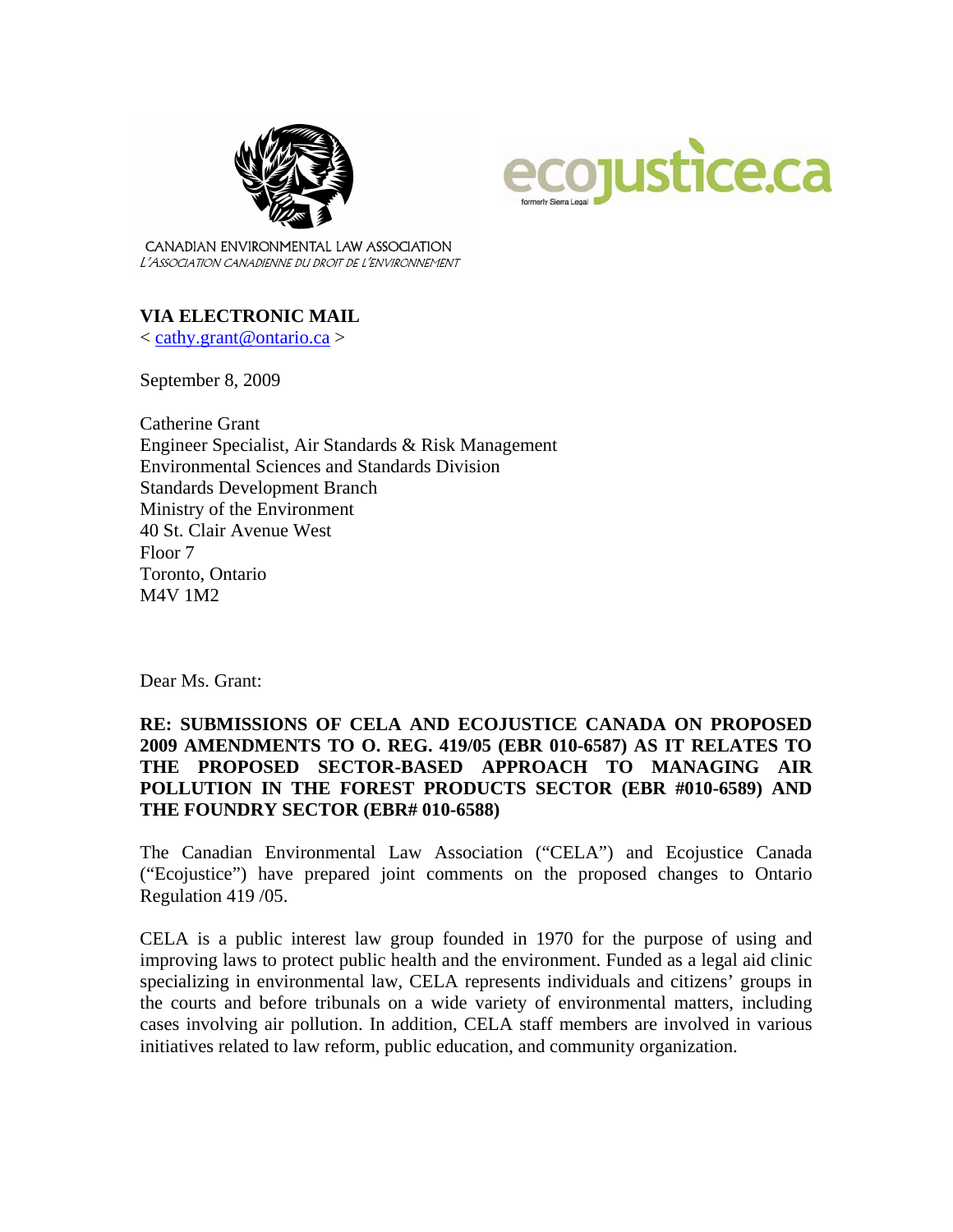Ecojustice Canada (formerly Sierra Legal Defence Fund) is an independent, non-profit organization supported by 30,000 Canadians. We have a staff of lawyers and scientists who provide services to citizens and groups working to improve environmental laws.

Since forming in 1990, legal reforms and litigation around air emissions have formed a core of Ecojustice's work. Air toxics has been of great concern to many of Ecojustice's clients and Ecojustice is actively engaged in trying to improve and strengthen the laws with respect to air toxics to secure the health and environment of communities neighbouring facilities emitting toxic air pollutants.

# **General Comment**

Ontario Regulation 419/05 ("O. Reg. 419/05") sets air toxic standards that apply at a facility's property line and is intended to protect the health and environment of neighbouring communities.

Both CELA and Ecojustice are concerned that the introduction of this proposal less than a year prior to the Schedule 3 O. Reg. 419/05 standard's finally coming into force is an easy way out for industrial sectors that have failed to take the necessary steps to ensure compliance.

Subject to our comments below regarding the adequacy of O. Reg. 419/05 itself, we recommend that the sector based technical standards be used as an additional compliance tool to assist facilities and sectors having compliance problems rather than as a replacement to the health and environmental based air toxic standards in O. Reg. 419/05 that are meant to protect local communities. This comment is particularly pertinent given that O. Reg. 419/05 already has a means of addressing non-compliant facilities through the site specific alteration of standards process (O. Reg. 419/05, section 32).

We have expressed concerns in the past regarding O. Reg. 419/05 (ex. Ecojustice's EBR Application for Review - Concerning the Need for Regulatory Amendments for Pollution Hot Spots) and the MOE has acknowledged these concerns and has committed to a review. However, this proposal has brought on a suite of new concerns that are detailed further below along with our outstanding concerns.

Please note that we did not conduct a review of the proposed technical standards for the sectors, nor do we have the expertise to do so, our comments are limited to non-technical concerns regarding this approach.

## **Does MOE Intend That the Proposed 2009 Amendments Will Address Background Concentrations, Cumulative, Synergistic, Persistent, or Bioaccumulative Effects of Contaminants?**

The first problem with the proposal to adopt a sector-based approach for improving air quality (EBR # 010-6587) is that it still does not appear to address concerns identified by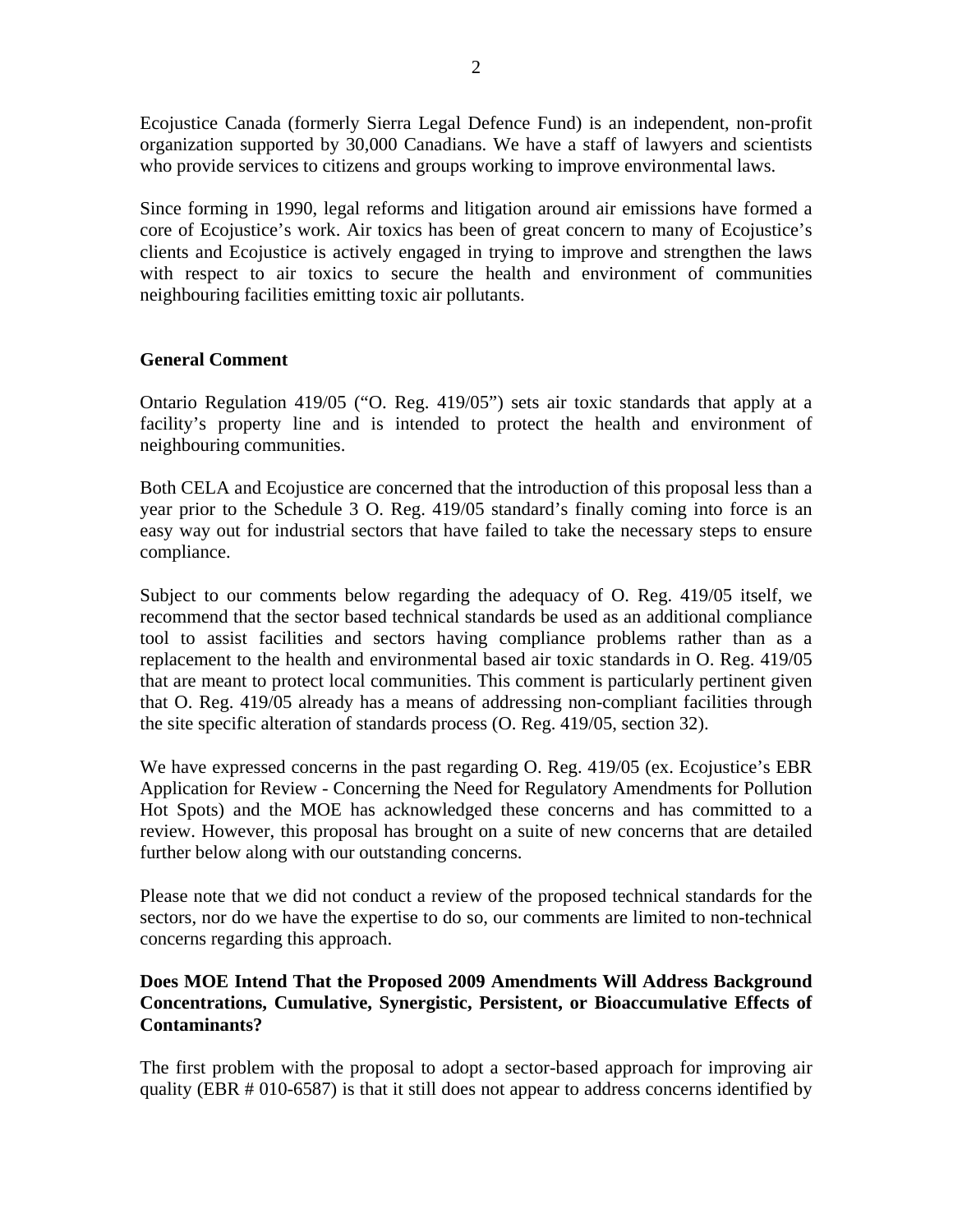the Environmental Commissioner of Ontario ("ECO") in his 2005-2006 annual report (page 83) regarding deficiencies in O. Reg. 419/05. In his report the ECO noted in part that:

The continued reliance on a POI approach means that while the ministry has some control over short-term *concentrations* of contaminants (measured over minutes or hours), the ministry is not directly controlling annual *loadings* of contaminants. For some types of persistent contaminants that accumulate in the environment, such as lead or mercury or certain organic toxic substances, the annual load to the environment is a parameter with a great deal of significance. Nor does [O. Reg. 419/05] address the impacts that mixes of various contaminants may have on the environment or health. It also does not offer a strong remedy for local "hot spots"; industrial airsheds with significant background concentrations of pollutants from multiple facilities. MOE acknowledges that more work is required in these areas, stating: "The regulation does not explicitly deal with background concentrations, cumulative or synergistic effects, persistence and bioaccumulation of contaminants. However, a section has been added to the regulation that clarifies the existing director's authority to require more stringent standards where warranted."…With regard to controlling cumulative loadings of persistent toxic substances over time, a number of commentators, including Environment Canada, have noted that MOE will never be able to assess or control cumulative loadings effectively until the point of impingement approach is replaced [Emphasis in original].

This passage was quoted with approval by a panel of the Environmental Review Tribunal in *Dawber v. Ontario (Ministry of the Environment)* (2007) 28 C.E.L.R. (3d) 281, at para. 41.

MOE again confirmed these problems with O. Reg. 419/05 in 2007 when it approved amendments to certain standards under the regulation. In doing so, MOE admitted that it does not consider cumulative impacts in setting air quality standards and that consideration of cumulative impacts would require a major shift in MOE's regulatory regime for air pollution control. MOE did acknowledge the importance of the issue and indicated that it was considering the implications of moving to a more integrated approach to addressing air quality (Ontario Ministry of the Environment, *Notice of Decision on April 7, 2007 Proposal to Amend Ontario Regulation 419/05: Air Pollution – Local Air Quality, EBR Registry No. 010-0000 [August 31, 2007]*).

In the view of CELA and Ecojustice, the proposal fails to state how MOE will address the concerns identified by the ECO and acknowledged by MOE itself. The current initiative does not appear to be the long-awaited MOE response to the structural failings of O. Reg. 419/05 regarding the failure of the regulation to address background concentrations, cumulative or synergistic effects, persistence and bioaccumulation of contaminants. Even if the proposed sector-specific technical standards are meant to replace, in whole or in part, the POI concentrations for air standards under O. Reg. 419/05 that still does not answer the question of whether and, if so, to what extent, if at all, the new standards would address background concentrations, cumulative or synergistic effects, persistence or bioaccumulation of contaminants. MOE should ensure that those issues are addressed front-and-center in amendments to O. Reg. 419/05. If the current initiative is not designed to do this then MOE should answer directly and forthwith when it does propose to address this problem.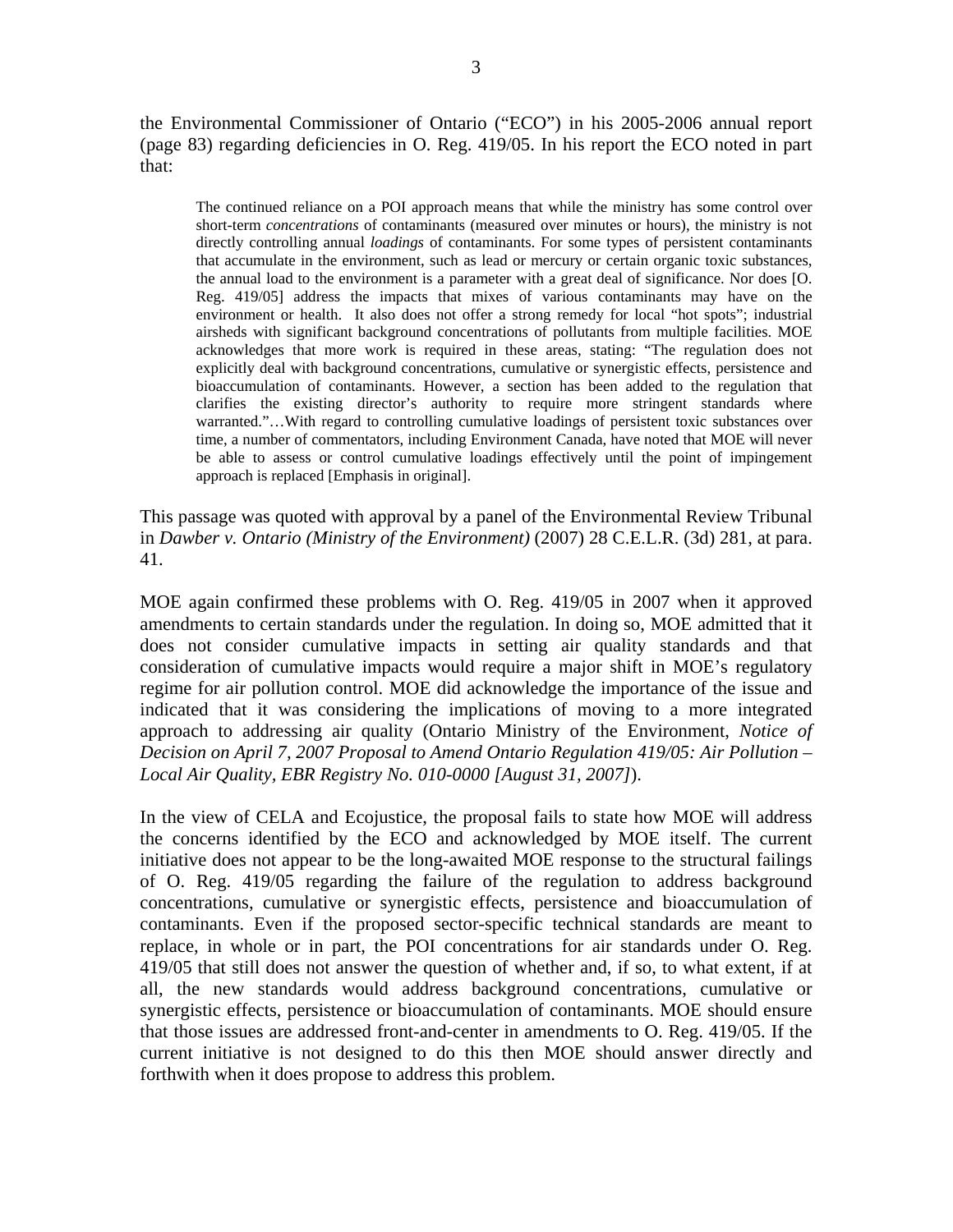## **Does MOE Intend That the Proposed 2009 Amendments Will Ensure That Individual or Sector-Based Waivers or Alterations From the O. Reg. 419/05 Standards are Subject to the EBR Leave to Appeal Provisions?**

The second problem with the proposal to adopt a sector-based approach for improving air quality (EBR # 010-6587) is that it is not at all clear that either the existing (which is to be maintained) regime of allowing site-specific alterations to O. Reg. 419/05 standards pursuant to section 32 of the regulation, or the new proposal as applied to whole industrial sectors, will be subject to the leave to appeal provisions of the *EBR*.

It has been the experience of both CELA and Ecojustice that companies will use the section 32 altered standard (or waiver approach) as a means of circumventing the leave to appeal regime under the *EBR* for instruments. If a company can achieve the same business result without a potential hearing, which is what the altered standard or waiver approach offers in comparison to amending an instrument, then companies will increasingly opt for it.

MOE does ask in 010-6587 "Question 2.5.1-A: Should the MOE require an EBR posting of the request for registration under the sector-based technical standard or is it enough to publish a list of facilities that are currently registered on the MOE website? Under what circumstances should MOE not allow a facility to be registered?" (Page 11). CELA and Ecojustice submit that requests for registration should be subject to both (1) posting, and (2) leave to appeal under the *EBR*.

The *EBR* leave to appeal process is important to enhancing both public participation and government accountability in the environmental decision-making process. The altered standard procedure (site-specific or sector-based) should not be used, or be seen to be used, to undermine that process.

Both CELA and Ecojustice are strongly of the view that as drafted currently the proposal would be an abuse of the *EBR* process and needs to be corrected. Amendments to O. Reg. 419/05 should not be used as a vehicle to exacerbate the abuse.

### **How Does MOE Intend That These Amendments Will Bring O. Reg. 419/05 Into Full Compliance With the MOE Statement of Environmental Values?**

For the reasons set out above, CELA and Ecojustice are concerned that these amendments will not bring O. Reg. 419/05 into full compliance with the MOE Statement of Environmental Values ("SEV"), particularly in light of the existing inadequacies in the regulation.

**Does MOE Intend That the Proposed 2009 Amendments Will Ensure That the Local Community is Fully Informed Through a Community Meeting Hosted By the Facility Intending to Register Under the Technical Standards Program?**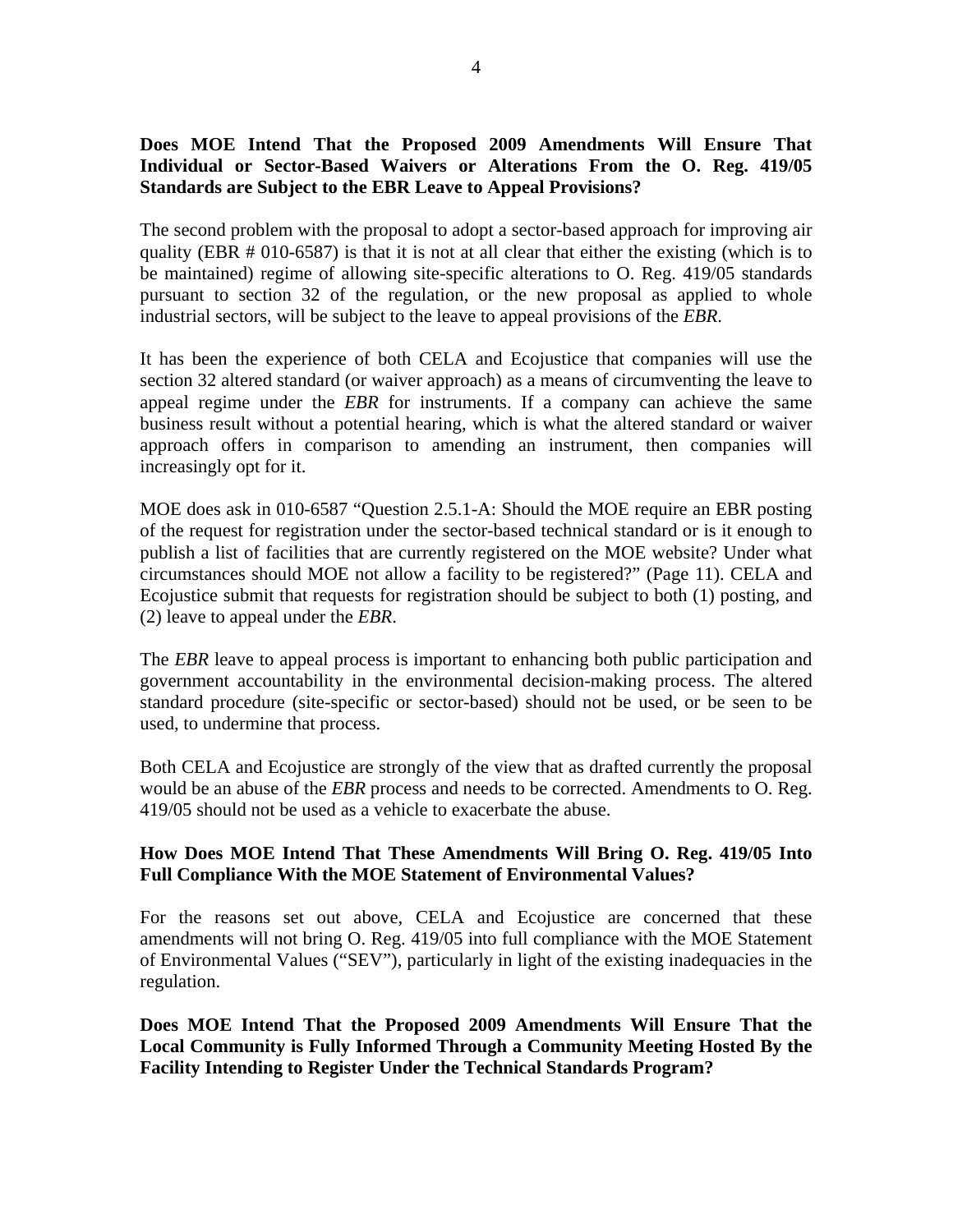Both CELA and Ecojustice recommend that the sector based approach require a facility to hold a public meeting similar to the meeting required for a facility requesting a site specific alteration of a standard.

The alteration of standard process under section 32 of O. Reg. 419/05 requires that a person making a request for an alteration of a standard first hold a public meeting (section 32(18)). Furthermore, the subsection details requirements regarding advertising and notifying neighbours of the meeting and the type of information that must be presented at the meeting. Under the sector based approach (waiver approach) there is no proposal for a public meeting, however as with the site specific standard approach, the facility may be exposing neighbouring communities to higher levels of air toxics, and thus greater risk, than represented by the O. Reg. 419/05 air standards. Given this additional risk, the community has a right to be informed and engaged in the process and not to be under the mistaken impression that O. Reg. 419/05 standards apply to them.

#### **Does MOE Intend To Require That The Residual Risk Of Exposure To Air Toxics Be Assessed Once The Sector Based Approach Has Been Implemented?**

Both CELA and Ecojustice recommend that, at a minimum, once a facility has implemented the sector based technical standards that it be required to assess the residual risk by both modelling and monitoring air toxic levels at the facility property line.

It is necessary to ensure that the technical standards are in fact functioning as expected; that toxic air pollutant concentrations are lowered to levels that do not present a risk to public health or the environment. The results of such an assessment should be open and available to the public. If the technical standards have not succeeded in lowering air toxics levels to O. Reg. 419/05 concentrations, then further steps need to be taken to reduce emissions and the technical standards would need to be revised. If further reductions cannot be made another option would be for the facility to return to the site specific standard process and apply for a site specific standard. As noted above, both Ecojustice and CELA recommend amendments to allow site specific standards to be subject to third party appeals under the *EBR*.

## **Does MOE Intend To Ensure That The Proposed Sector Based Approach Does Not Cause Further Delay In Implementing Actions To Reduce Air Toxic Levels Near Facilities That Don't Meet The Health And Environment Based Air Toxic Standards In O. Reg. 419/05?**

It is our understanding that the proposal is to allow facilities in the sectors cited to take up to a year to decide if they wish to opt out of O. Reg. 419/05 and adopt the technical standards approach, and a further five years to implement the technical standards if they choose that approach.

Both Ecojustice and CELA find this proposal completely unacceptable because it builds in further delay. We recommend that the O. Reg. 419/05 Schedule 3 standards come into force February  $1<sup>st</sup>$ , 2010 as was always intended for all the sectors in Schedule 4. It is our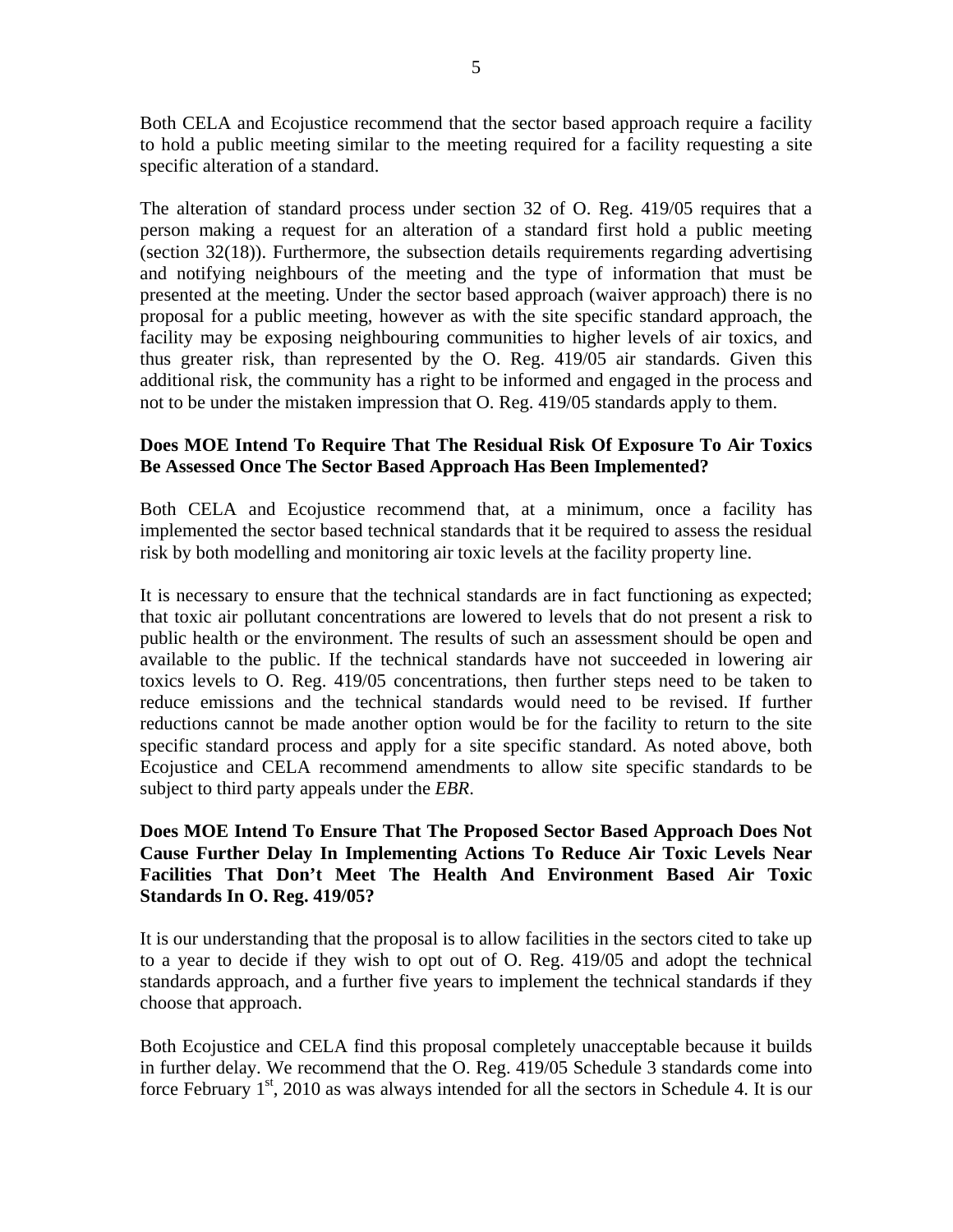understanding that the February  $1<sup>st</sup>$ , 2010 enforcement date for Schedule 3 standards was already a compromise when the regulation was first brought into force in 2005 to allow industry additional time to plan for compliance.

In our opinion the targeted sectors have had more than enough time to assess their situation and plan for compliance with the new standards and, if necessary, start the process for applying for a site specific alteration of standard.

## **Could MOE achieve the same outcome as is expected from the technical standards by enforcing the certificates of approval of facilities?**

Both Ecojustice and CELA question if the technical standards are an improvement upon the standards already in place in individual facility certificates of approval (Cs of A). We do not have the means to compare Cs of A to the technical standards, but both CELA and Ecojustice strongly recommend that the MOE ensure that the technical standards reach well beyond the existing Cs of A in reducing emission sources.

We make this point because at the public consultation session on August  $18<sup>th</sup>$ , 2009 a representative of the Foundry sector clearly stated that the proposed technical standards for that sector are based on the contents of certificates of approval for facilities in that sector. This response begs the question: 'Why doesn't MOE simply enforce the certificates of approval and keep O. Reg. 419/05 in force?

Thank you again for the opportunity to provide comments on the proposed revisions to O. Reg. 419/05 and the proposed sector based approach to managing air pollution. Please do not hesitate to contact the undersigned should you wish to discuss our comments. For ease of reference a summary of our recommendations follows:

#### **Summary of Recommendations**

- 1. Clarify whether the new standards would address background concentrations, cumulative or synergistic effects, persistence or bioaccumulation of contaminants.
- 2. Requests for registration should be subject to both (1) posting, and (2) leave to appeal under the *EBR*.
- 3. Clarify how MOE intends that these amendments will bring O. Reg. 419/05 into full compliance with the MOE Statement of Environmental Values.
- 4. The 2009 Amendments to O. reg. 419/05 should ensure that the local community is fully informed through a community meeting hosted by the facility intending to register under the technical standards program.
- 5. Ensure that the proposed sector based approach does not cause further delay in implementing actions to reduce air toxic levels near facilities that don't meet the health and environment based air toxic standards in O. Reg. 419/05.